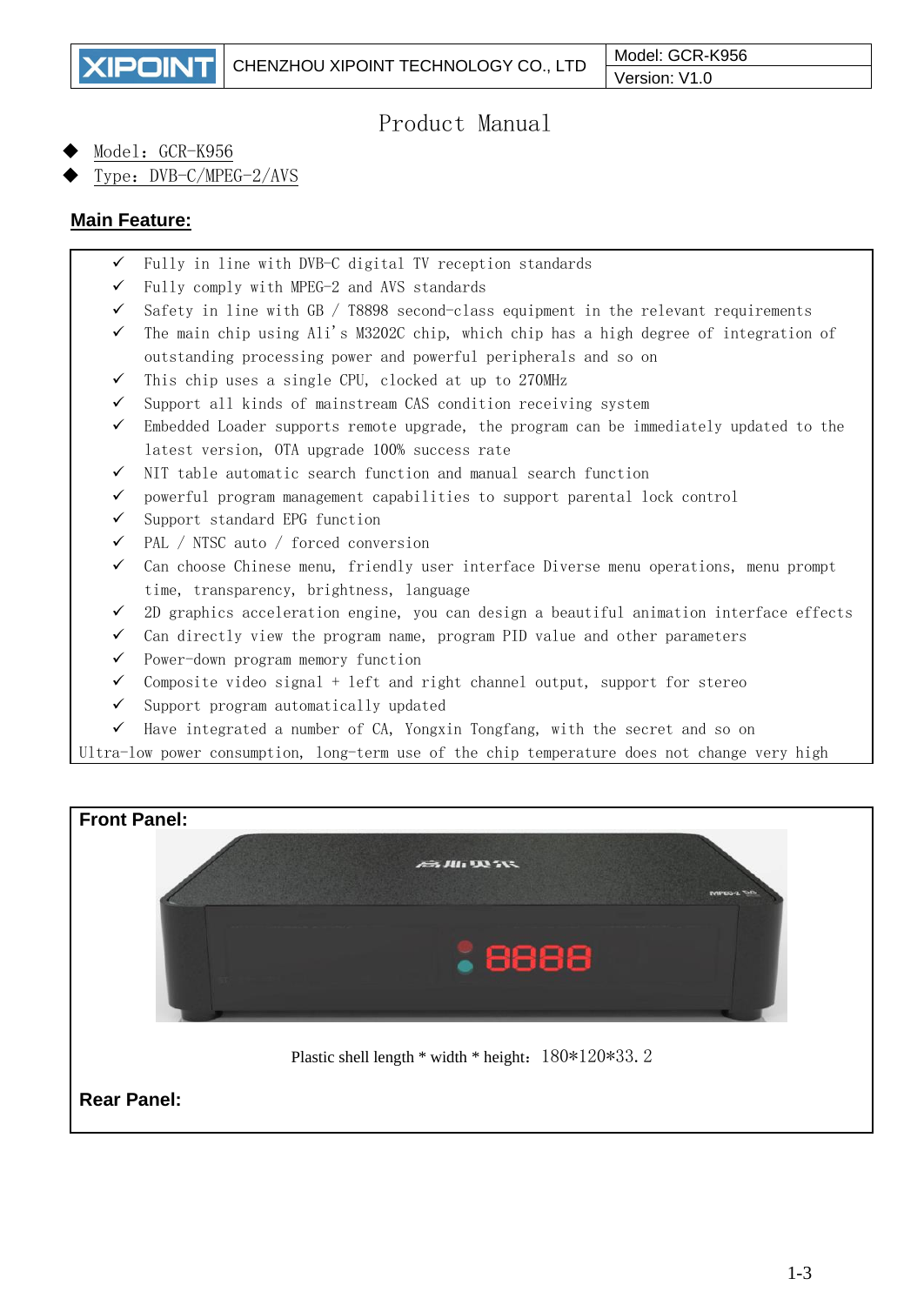

# **Technical specifications**

#### **Chip Description** :

 CPU work frequency: 270MHz FIash menmory: 4MByte SDRAM: 32Mbyte

#### **Power**:

 Input power: DC5V, 1.5A Maximum power consumption: 9W Standby power consumption:  $\leq 1W$ 

#### **Interface description** :

RF signal input: x1 RF signal output: None Audio and video output: composite video + left and right channel output Remote control receiver: Infrared remote control expansion Data interface: RS232, for connection with peripheral devices, but also through the serial port for system software upgrades and set-top box troubleshooting Power Interface: Adapter + 5V input Smart card interface: ISO7816

| tuner : |                                                              |
|---------|--------------------------------------------------------------|
|         | Tuner: DVB-C (onboard program)                               |
|         | Receiver operating frequency range: $48 \degree$ 862MHz      |
|         | Input signal level: 36dBuV ~ 100dBuV                         |
|         | Input impedance: 75 ohms                                     |
|         | Frequency capture range: $\pm$ 600KHz                        |
|         | Input reflection $loss$ :> 8dB                               |
|         | LO leakage: <43dBuv                                          |
|         | Support symbol rate range: $3.6-6.952MS / s$                 |
|         | Program Time Base (PCR) jitter adaptation: $+500$ ns         |
| 解调:     |                                                              |
|         | Demodulation mode: DVB-C                                     |
|         | Demodulation method: 16QAM / 32QAM / 64QAM / 128QAM / 256QAM |
|         | IF bandwidth: 8MHz                                           |
|         |                                                              |